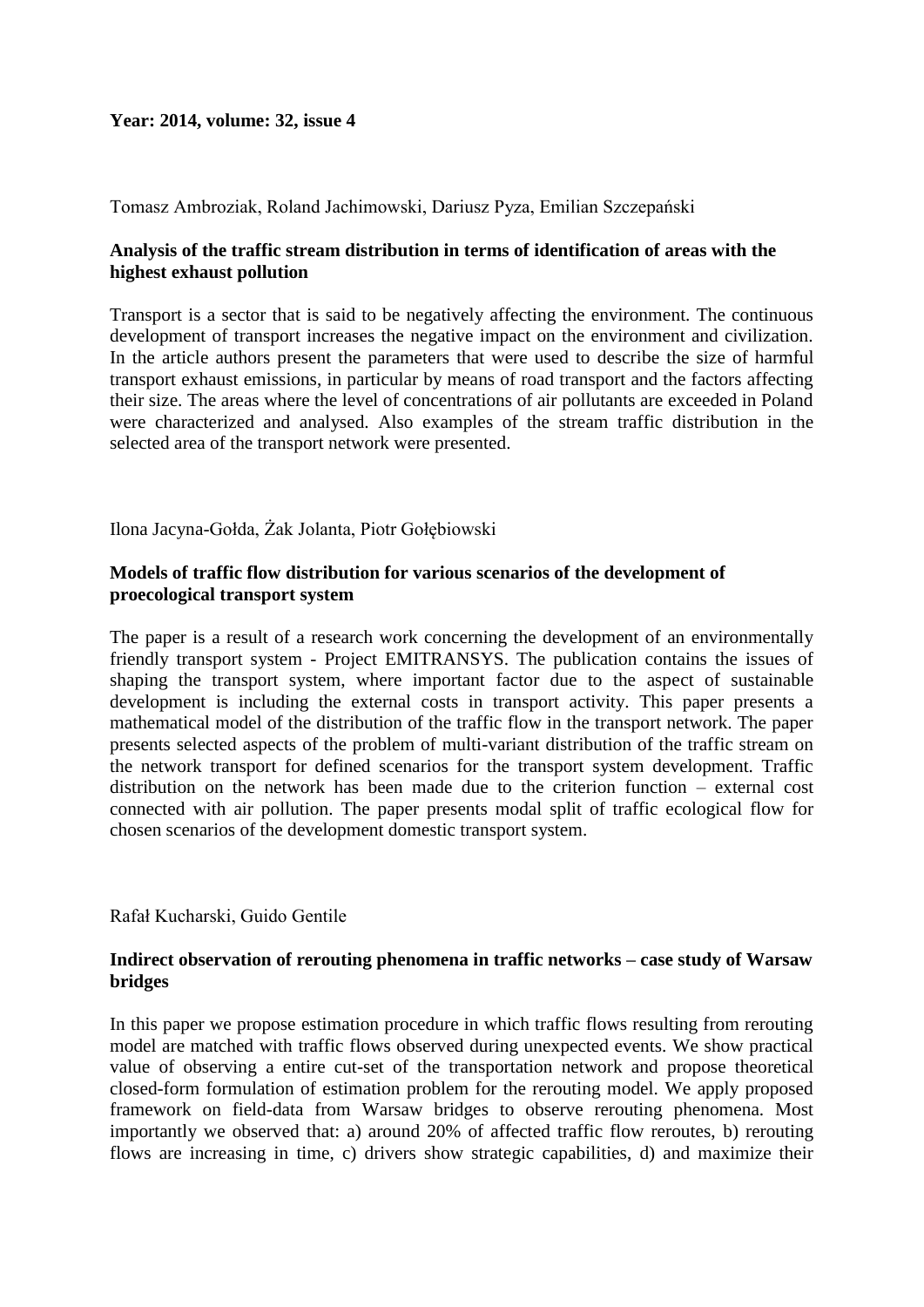utility while rerouting. All of the which were hypothesized in Information Comply Model (Kucharski et. al., 2014) and are now supported with field observations.

Jerzy Merkisz, Marianna Jacyna, Agnieszka Merkisz-Guranowska, Jacek Pielecha

### **The parameters of passenger cars engine in terms of real drive emission test**

This paper presents the preliminary concept research to develop the test used in the measurement of emissions in real traffic conditions for passenger vehicles. Work based on the lack of legal solutions for determining the environmental performance of light vehicles – as opposed to heavy-duty vehicles for which such regulations have specified. The elaboration is to compare the emission test used in clinical approval of passenger cars, while the synthesis of the results obtained under different conditions road tests. The intention is to develop a test for assessing the ecological vehicle in real traffic conditions, where restrictions will only drive type (gasoline engine, diesel engine, hybrid vehicle), which is consistent with the requirements of the certification tests. The result should be the foundation for the development of the test in terms of: the duration, to determine the operating conditions and vehicle and proposals for emission limit values.

# Edward Michlowicz

### **Logistics waste utilization system in the steel plant**

An important problem associated with the production of steel products is the need to ensure adequate protection of the environment. Throughout the technological foundry formed about 90 types of waste, while a significant number of them belongs to a group of hazardous waste. Resulting in the production system have a steel mill waste utility value to justify the economic and ecological use, not only in the steel sector but also in other sectors of the economy. There is a need to increase activities related to environmental waste management from manufacture of steel, particularly those whose development is one way of storage. The paper presents the concept of reverse logistics in the specific example of a steel mill a full production cycle and the overall costs generated within the waste management system of a full production cycle steel mill.

#### Tadeusz Niedziela

#### **Automatic target recognition of complex internal structure**

The paper presents methods of automatic target recognition from images with complex internal structure. Recognition methods proposed are based on the Fourier transform properties. These methods make it possible to bring the problem to Fourier transform, feature extraction and input image classification. Image data synthesis within diffraction plane significantly increases the probability of target detection.